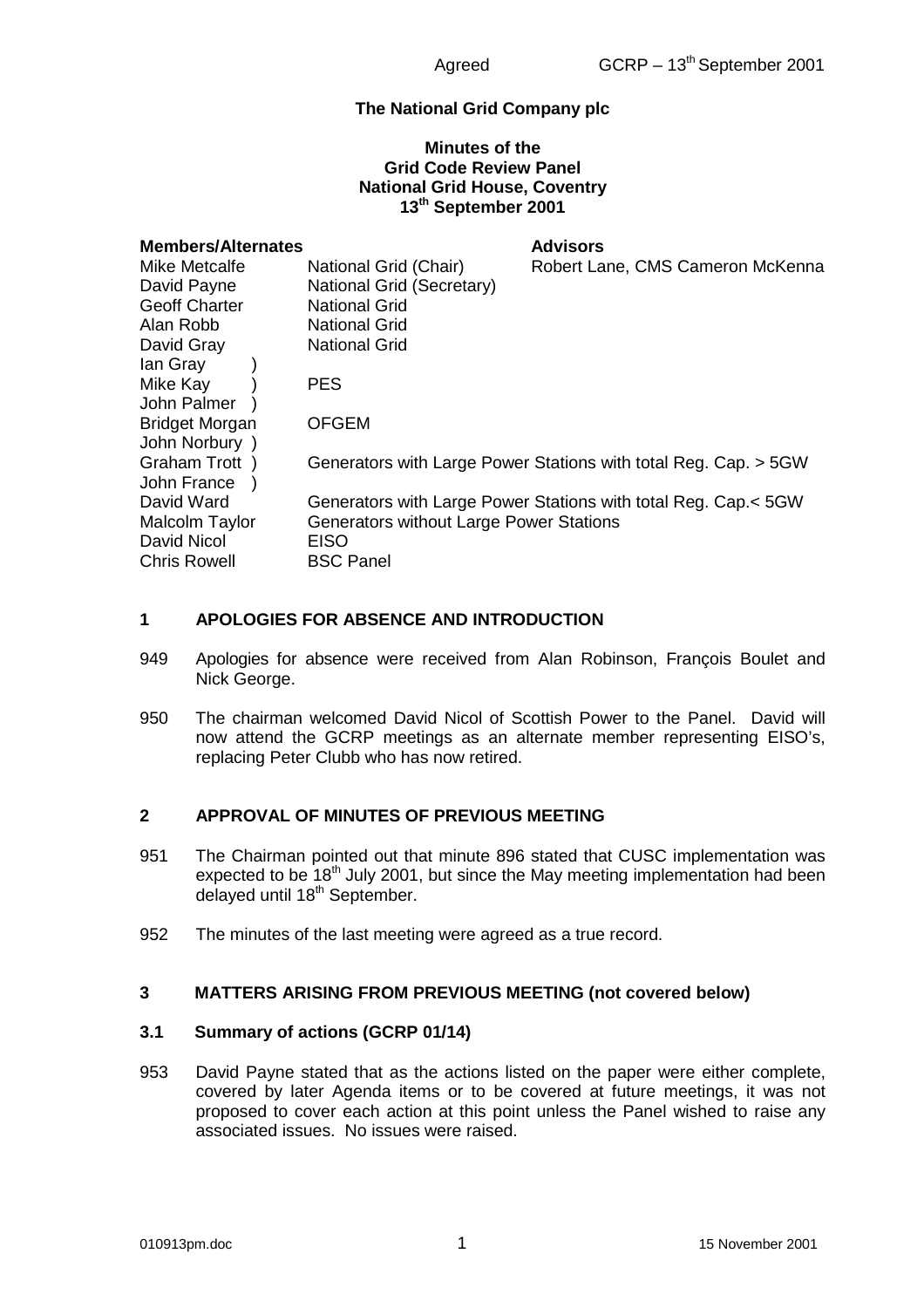## **3.2 Data Management during EDT outages (GCRP 01/15)**

- 954 Alan Robb went through the paper which had been prepared in response to an action (918) from the May GCRP meeting.
- 955 Alan explained that during the initial design stages of the National Grid NETA systems the concept of Data Buffering had been considered to reduce the impact of National Grid computing outages on BM Participants. However as the detailed design progressed it became apparent that Data Buffering would give rise to a number of problems.
- 956 The paper concludes that Data Buffering does not provide a robust solution and that the alternative of the introduction of Dual Systems would be much more beneficial as there would effectively be no interruption of trading in the event of an outage. This option is being considered as part of an National Grid review of NETA systems (which is already underway) and would not be implemented for at least 18 months. However Alan suggested that National Grid could report back to the GCRP on the outcome of the review in 3 to six months time.
- 957 Alan also explained that currently computing system outages are necessary as the NETA systems were built on existing platforms and there is the ongoing need to update these systems from time to time. All planned outages have so far been carried out successfully and none of them have lasted more than one hour. Long notice has been given for all of these planned outages.
- 958 John France asked National Grid to make every effort to ensure that planned IT outage durations were minimised, and preferably kept to less than the one hour.
- 959 Alan responded that normal outages for functionality changes would be expected to be less than one hour duration and could possibly occur on a 2 monthly cycle during the next year. However for information, Alan explained that the need for a substantial system change had been identified, requiring an outage of two hours, and this had now been programmed to take place on  $16<sup>th</sup>$  October. This outage had been the subject of substantial planning to ensure that the outage duration does not exceed two hours.
- 960 John Norbury asked on what economic basis National Grid had decided to take this outage on that day as  $16<sup>th</sup>$  October is a Tuesday which tends to be a high load day during the week and with consequential risk of high imbalance costs to be borne by BM Participants.
- 961 Alan explained that the actual time required to do the necessary work would be a period from 12 hours ahead to 12 hours after but the impact on BM Participants would be a two hour system outage. In order to make best use of resources the best time to take the outage would be during that day but avoiding midday and evening peak periods. This outage would also be announced at the forthcoming Operational Forum and would be published on the BMRS with a minimum 12 hours notice.
- 962 John Norbury commented that Data Buffering had originally been proposed by National Grid in response to concerns raised by BM Participants that they would be prevented from submitting Physical Notifications to NGC during the periods of National Grid computer shutdowns. John was unclear why in the event of an outage data could not be submitted by fax or telephone, given that National Grid was prepared to accept telephone redeclarations of dynamic parameters and MEL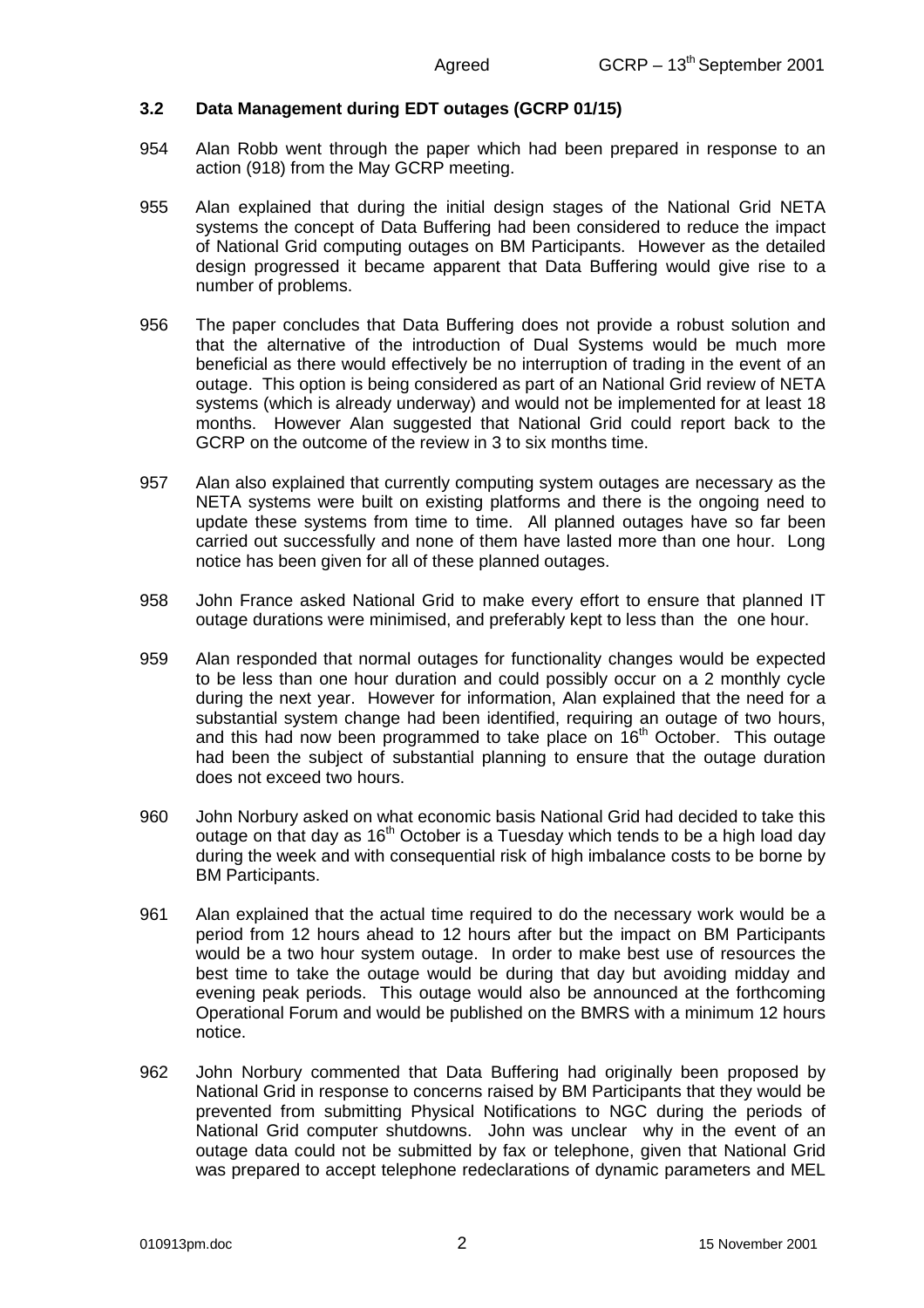data and he did not envisage the need to transmit large amounts of PN data during an outage. There was a risk that a BM Participant could be out of balance if it became necessary to amend data during an outage and was unable to do so.

- 963 Alan stated that notification of data changes by telephone or fax had been considered but this would place further pressure on control engineers during what would be an already particularly busy period and so National Grid would prefer to pursue the alternative of introducing Dual Systems. Alan also pointed out that there was a compensation clause in the BSC to assist BM Participants that find themselves disadvantaged so it was in National Grid's interest to resolve this issue.
- 964 John France noted that Data Buffering may well be a difficult issue as evidenced by continuing GCRP debate. However, National Grid must in the meantime continue to minimise IT outage durations. John suggested that the wider National Grid review of NETA systems (which is already underway) should take due account of GCRP views.
- 965 Chris Rowell asked if the ability to introduce a robust system would have any effect on plans to reduce gate closure period to one hour. Alan stated that if National Grid's review of that issue supports the reduction of gate closure to one hour then National Grid intended to be ready for that in April 2002.
- 966 Panel members agreed that National Grid should report on progress of the NETA systems review at the next GCRP meeting in November.
- 967 **Action:** *National Grid to report on the review of NETA software systems at November GCRP meeting.*

## **4. REPORT ON PROGRESS OF CONSULTATION PAPERS (GRCP 01/16)**

## **A/00 – Safety Co-ordination.**

968 Procedures were being drafted which will lead to further changes to OC8 being proposed. Progress was slow due to resource pressures.

## **C/00 - Harmonics**

969 The proposed changes have now been approved by Ofgem. It was originally planned to implement the Grid Code changes on 1<sup>st</sup> August along with the Housekeeping changes which at that time would have been shortly after the implementation of the CUSC changes. However as CUSC was delayed, rather than introduce an interim change to the Grid Code it was decided to delay implementation of the Harmonics changes until after CUSC implementation on 18<sup>th</sup> September. Ofgem have extended National Grid's existing derogation till 31<sup>st</sup> October to cover the intervening period.

## **D/00 - Housekeeping Changes**

970 The proposed changes have now been approved by Ofgem but as with the Harmonics change implementation has been delayed until shortly after the CUSC changes have been implemented in September.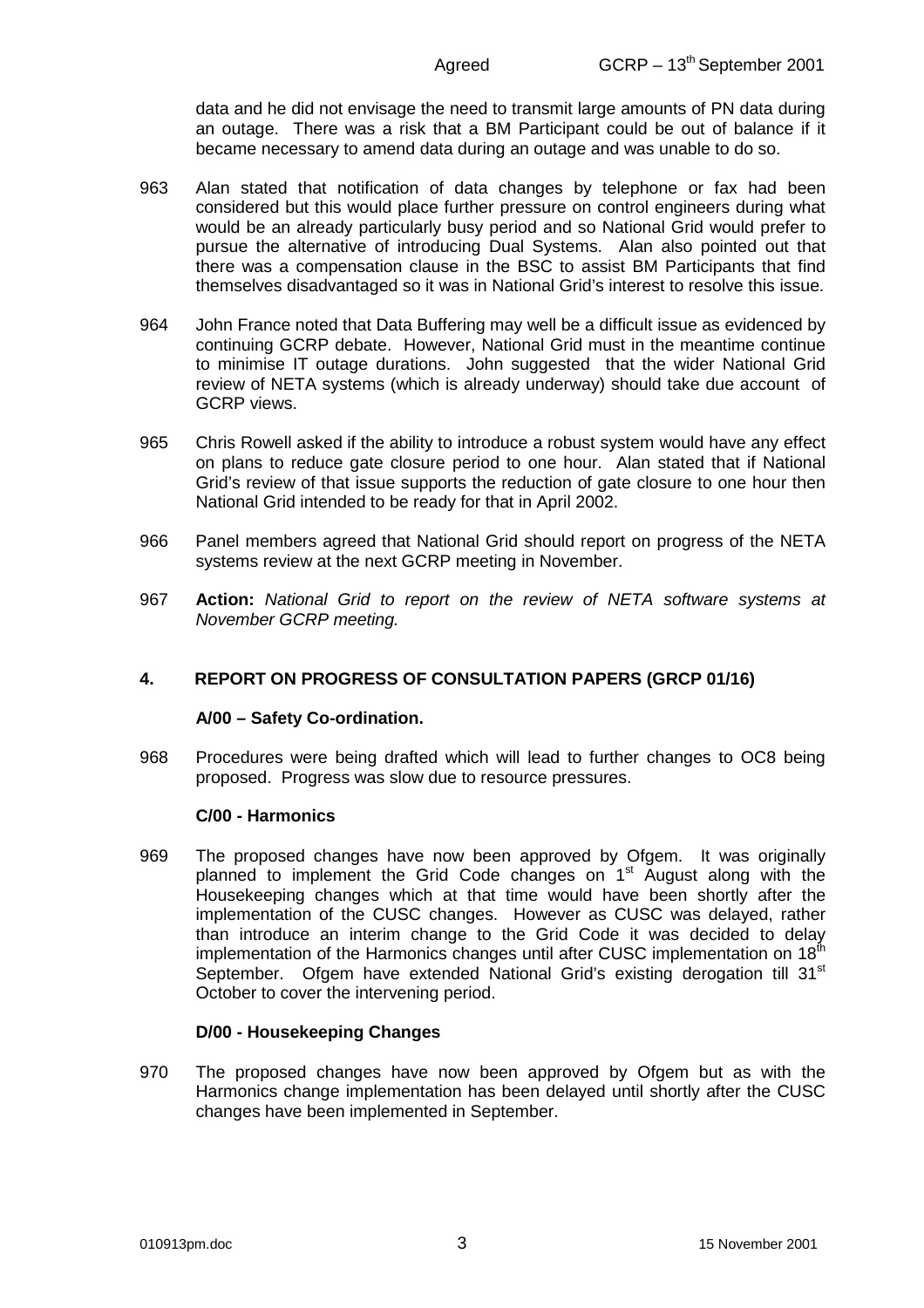#### **E/00 - Changes due to CUSC Implementation.**

971 The update to the Grid Code had been distributed ready for implementation on CUSC Implementation Date, which had been expected to be early in June 2001 but was now delayed to 18<sup>th</sup> September.

## **A/01 – OC5 – Testing and Monitoring**

972 The consultation on the first stage of this review, proposing clarification of the structure of OC5, is now complete and the Report to Ofgem was sent on  $17<sup>th</sup>$ August. Awaiting Ofgem approval.

### **B/01 – Definition of NGC Demand and National Demand**

973 The consultation is now complete and the Report to Ofgem was sent on  $10<sup>th</sup>$ August. Awaiting Ofgem approval.

#### **C/01 – Membership of the Grid Code Review Panel**

974 The consultation is now complete and the Report to Ofgem was sent on  $28<sup>th</sup>$ August. Awaiting Ofgem approval.

#### **D/01 – Provisions Related to Embedded Large Power Stations**

975 14 responses have been received and National Grid is in the process of deciding on how best to prepare the report to Ofgem.

## **5 PROGRESS ON CURRENT GRID CODE MODIFICATION PROPOSALS (GCRP 01/17)**

#### Reactive Power Review

976 The working group report had been presented to TUG on 23<sup>rd</sup> March and further progress had been dependent on TUG recommendations. Since then TUG has been disbanded. However some of the TUG responsibilities will probably be covered under the CUSC forum.

#### **5.1 OC5 Review – The next stage (GCRP 01/18)**

- 977 David Gray explained that the first stage of the review was now complete and a consultation on associated Grid Code changes was underway as noted under paper GCRP 01/16.
- 978 At the May GCRP meeting the Panel agreed that the OC5 working Group should now go on to consider the inclusion of additional requirements in OC5 to cover full references to generator connection conditions for compliance and ongoing lifetime testing. In addition the inclusion of provisions for testing of connection conditions on User Networks will be considered.
- 979 Paper GCRP 01/18 listed the terms of reference for the review and also proposed in the attachment the areas of the Grid Code which may need to be amended. David confirmed that the existing working group would be enhanced by an additional member representing Distribution Network Operators. The next meeting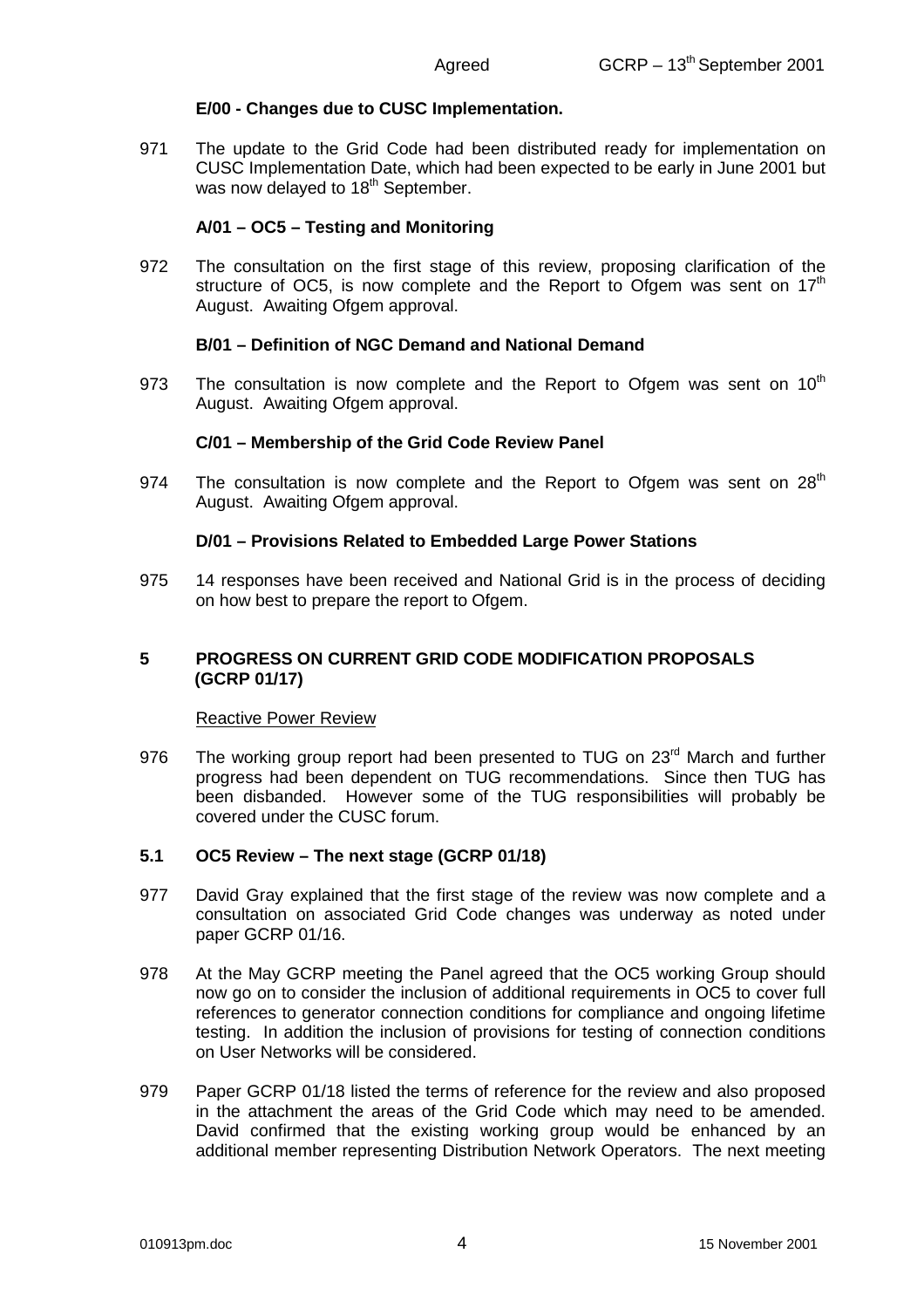of the working group was targeted for October and is expected to report back to the Panel in February 2002.

980 Panel members agreed the terms of reference in the paper.

## **5.2 CC.6.3.3 Review Working Group Update (GCRP 01/19)**

- 981 Geoff went through the paper which provided an update on progress of the working group and a description of the analysis work carried out so far.
- 982 It is now unlikely that the new generator in South Wales (who had been the catalyst for this review) would apply for a generation licence until 2002 so a request from Ofgem for a review was not expected until then. The working group had considered wide ranging aspects in anticipation of the request from Ofgem for a review while at the same time keeping an open mind on what the scope of the request might be. Investigations had also been carried out into whether there were similar frequency requirements in the codes of other countries although this had been inconclusive so far. The next group meeting was arranged for  $8<sup>th</sup>$  November 2001.
- 983 The proposed Grid Code text mentioned in the paper refers to a power/frequency ratio of 5:1 and Mike Metcalfe asked if this ratio could be explained. Geoff explained that this was a ratio of percentages not physical quantities. Geoff also stated that the work done so far was mainly on an empirical basis and further more detailed studies would be ongoing. It was also requested that the paper presented to the working group (discussing the analysis) be circulated to Panel members. *(Post meeting note: The working group paper was circulated following the meeting)*

## **6. NEW GRID CODE MODIFICATION PROPOSALS.**

#### **6.1 Use of E-Mail for the communication of data, information and notices (GCRP 01/20)**

- 984 David Payne went through the paper which proposes that that the Grid Code be amended to enable the use of electronic communication and e-mail as a means of communicating data in addition to the means already detailed in the General Conditions and the Glossary and Definitions – Construction of references.
- 985 Graham Trott asked if it was intended that e-mails would be sent to previously supplied addresses. Mike Kay suggested that it would be helpful for National Grid to publish on the website, a list of e-mail addresses that it would use for communication. Robert Lane pointed out that for a particular company there may need to be several different addresses dependent on the type of data or information being sent and the proposal should be amended to make it clear that the address previously supplied should be that address for the purpose of the data supplied.
- 986 John Norbury asked whether the protocols for the acknowledgement of the receipt of e-mails should be included in the proposed Grid Code amendment. It was pointed out that arrangements to ensure receipt by the appropriate person should be addressed at the receiving end.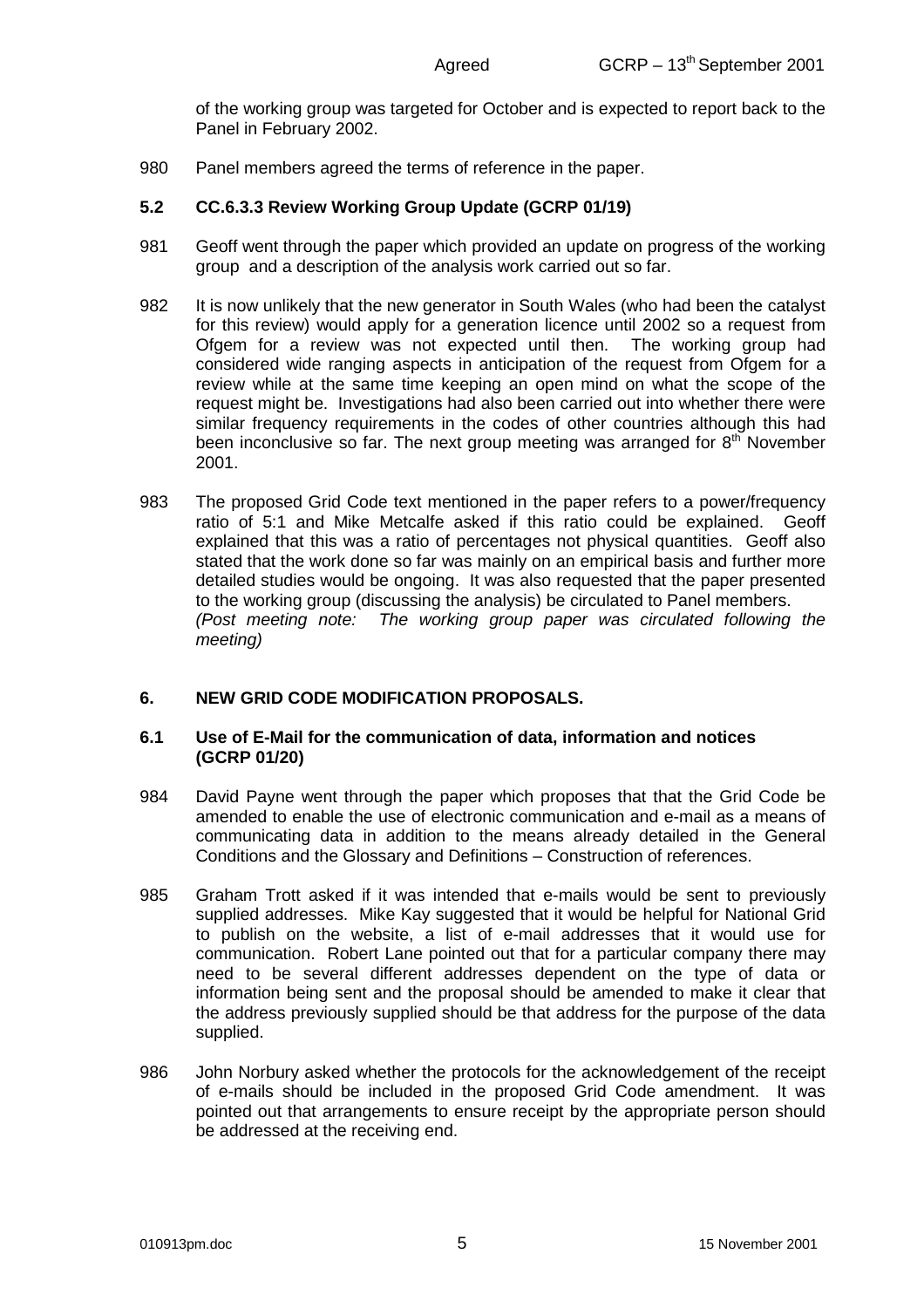- 987 Graham Trott raised the issue of legislation that makes e-mail communication legally binding. Robert Lane indicated that the recent law on e-mail issues related to 'electronic signatures' but this Grid Code change proposal is concerned with email as a method of communication rather than its content.
- 988 The Panel agreed that National Grid should prepare a consultation paper, taking account of the amendments discussed.
- 989 **Action:** *National Grid to Prepare and circulate a consultation paper on the Use of E-Mail for the communication of information, data and notices.*

## **6.2 National Grid Software Documentation Change Control (GCRP 01/21)**

- 990 Geoff went through the paper which was concerned with the best approach to manage changes to software specification documents and making users aware of changes.
- 991 Section 8 of the paper suggests methods of handling proposed document changes dependent on the perceived effect of the proposed changes on the user. In addition section 9 of the paper proposes some additional text to be included in Grid Code Connection Conditions (CC.6.5.8) requiring National Grid to consult on any changes to documents which in National Grid's reasonable opinion have an effect on Users systems.
- 992 John Norbury was concerned about the apparent absence of the objectives and governance of these software specifications since under NETA compliance with them was now mandatory. He felt that the specifications should describe the minimum requirements at the system interface. In reply Geoff stated that all of the specifications are National Grid documents and that they can be provided to participants on request. John suggested that the specifications should fall under the governance of the Grid Code in a similar manner to the Data Validation, Consistency and Defaulting Rules.
- 993 Bridget Morgan asked if National Grid could explain the criteria to be used when deciding whether to post notification of changes to the documents. Alan Robb stated that National Grid would take the view that if there is any doubt about the impact of a change, then it would be assumed to have an impact on users and in that case users' views on proposed changes would be sought.
- 994 Graham Trott asked what the position would be if National Grid assumed that a change would not have a significant impact on users but in reality it turned out that it did. Alan replied that in that case National Grid could step back to the position prior to the change and then initiate the consultation process.
- 995 John France noted that even a minor change to such as EDL may impact adversely on some Users, especially when roll out time and User testing time for software changes are considered. However, John took some comfort from the assurance by Geoff Charter that if any User raised concerns over the proposed 3 week notice period then either longer notice would need to be agreed with that User or National Grid would revert to a Consultation such that implementation would be co-ordinated with all Users. John noted that this provision was not clear from the paper GCRP 01/21, and requested that the forthcoming Consultation paper on GCRP 01/21 should make it clear that any change(s) would be elevated to the level requiring a Consultation to be initiated if a User expressed difficulty or undue concern with the proposed notice period of say 3 weeks.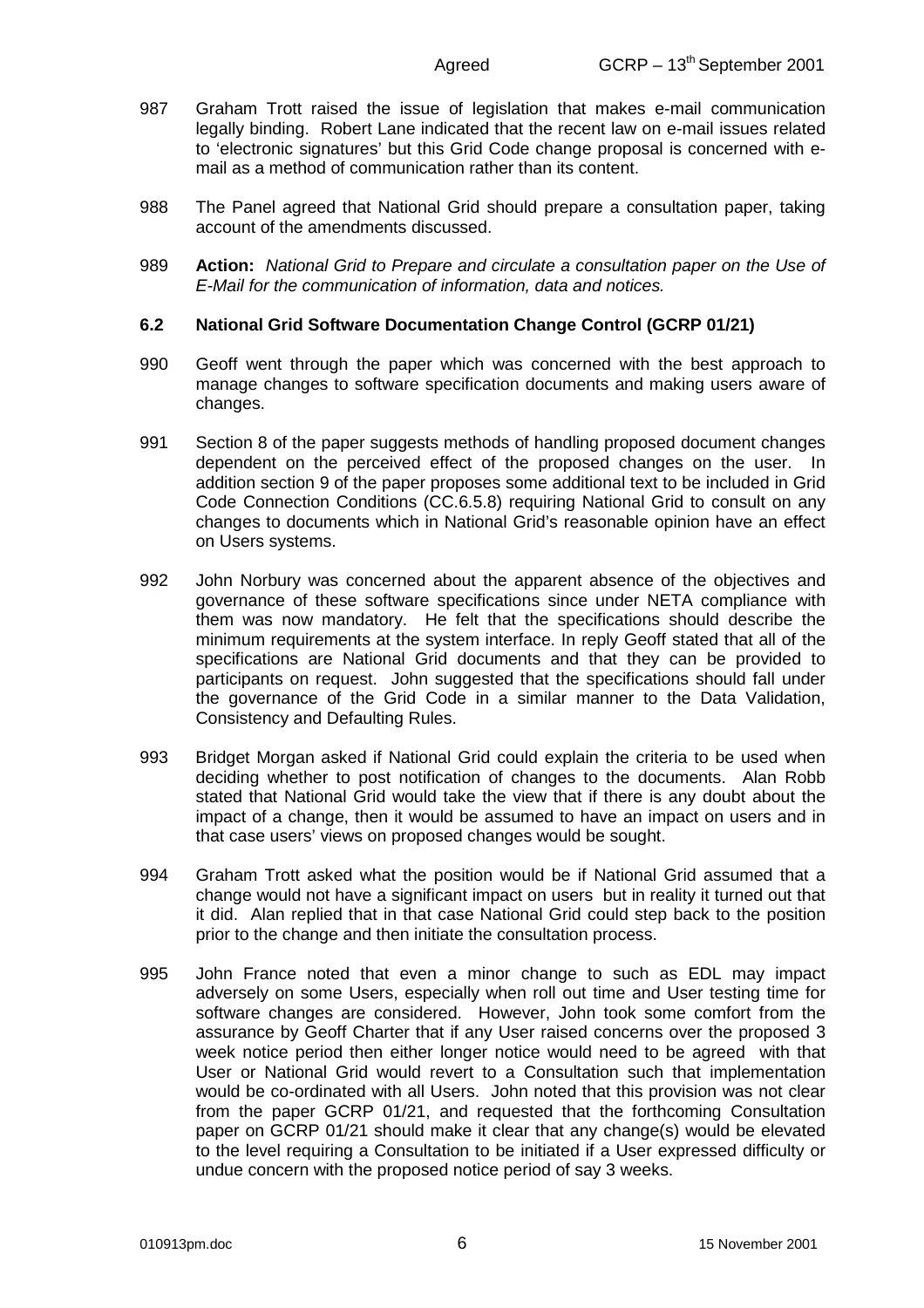- 996 Malcolm Taylor suggested that as the documents in question had been in existence for some time then the frequency of future changes should be expected to be low. Alan agreed that National Grid did not see the need for a lot of significant changes. However there was the possibility that other participants may request changes.
- 997 Graham Trott suggested that the term 'minor' should be removed from the table in section 8 of the paper. Also the proposed new text given in section 9 should be amended to clarify that where necessary a proposed change could be elevated to one that would be required to undergo the consultation process.
- 998 The Panel agreed that National Grid should prepare a consultation paper, taking account of the amendments discussed.
- 999 **Action:** *National Grid to Prepare and circulate a consultation paper on National Grid Software Documentation Change Management.*

### **6.3 Review of OC4 (GCRP 01/22)**

- 1000 Alan Robb explained that National Grid had considered the requirements of OC4 in the light of operating experience gained under NETA and had concluded that these requirements could be relocated to other sections of the Grid Code, making OC4 redundant and simplifying the Grid Code.
- 1001 Alan stated that the most significant of the proposed changes related to the 'Weekly Operational Policy' (WOP). The paper suggests that the WOP provides for the supply of information on a weekly basis but is actually needed on an 'as required' basis. It was proposed that this requirement is located in OC2.
- 1002 John Norbury pointed out that before any changes to OC4 are made an assessment of the impact on other documents should be made which might make reference to the WOP and/or OC4. e.g. Bilateral Contracts. This may involve a substantial amount of work to resolve. It was agreed that this would be fully considered by National Grid.
- 1003 The paper also proposes the clarification of the use of the term 'Minimum Generation' as there are conflicting requirements between the Connection Conditions and the current OC4 requirement.
- 1004 The Panel agreed that National Grid should prepare a consultation paper subject to a full assessment of the impact on other documents.
- 1005 **Action:** *National Grid to carry out an impact assessment of proposed OC4 changes on other documents and prepare and circulate a consultation paper on proposed Grid Code changes.*

## **6.4 Energy Data (GCRP 01/23)**

1006 David Gray introduced the paper which recognises the difficulty of obtaining energy data in the form required under PC.A.4 of the Grid Code following the Licence separation of PES's into supply and distribution businesses. The paper proposes simplification of the current requirements and collection of the data on the basis of information already supplied by the PES's to Ofgem i.e. categorising energy data into a range of 'tariff baskets'.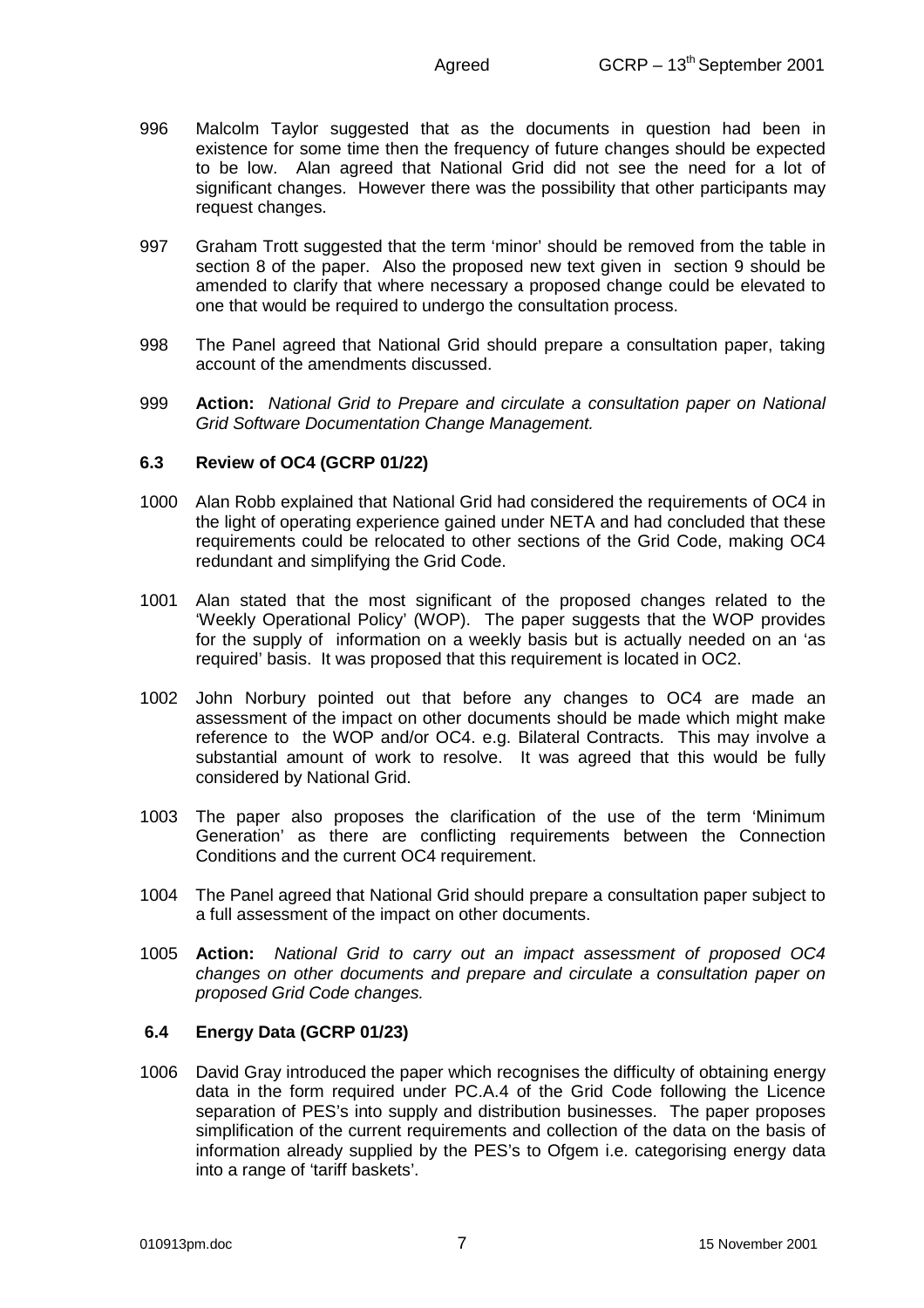- 1007 Mike Kay stated that he believed the proposals only affected Distribution Network Operators (DNO's) and that they presented no problems for the DNO's.
- 1008 Malcolm Taylor asked whether Ofgem had any plans to discontinue the collection of such data. Bridget Morgan replied that there were no such plans.
- 1009 The Panel agreed that National Grid should prepare a consultation paper.
- 1010 **Action:** *National Grid to prepare and circulate a consultation paper on proposed Grid Code changes with respect to Energy Data collection.*

## **7 OTHER GRID CODE RELATED ISSUES**

#### **7.1 Report on Operation of ROCOF relays (GCRP 01/24)**

- 1011 The report was the latest in a series of annual summaries of ROCOF information which reviews generation trips of 1000 MW or more and associated ROCOF tripping incidents.
- 1012 Alan Robb explained that there had only been six large generation losses meeting the required criteria for reporting in the period from  $1<sup>st</sup>$  August 2000 to  $31<sup>st</sup>$  July 2001 and only one of those incidents resulted in a report of a ROCOF trip of 2MW. This is similar to reports for previous periods and so it would seem there was no valid reason to continue to collect the data and report on a regular basis; rather incidents could be reported on an ad hoc basis.
- 1013 David Ward asked whether, if incident reporting was suspended, would the mechanisms remain in place to approach companies for information in the event of a large system loss. It was explained that the information gathering mechanisms could easily be reinstated if such an event occurred.
- 1014 Alan explained the main reason for the information gathering exercise had been to target those generators whose ROCOF relay settings needed adjustment. However it now seemed that better quality settings were being achieved and also there was currently sufficient system response to reduce the number of reported incidents.
- 1015 Mike Kay suggested that as the cost of producing the report was low, it would be prudent to continue with the reporting mechanism, especially with the expected increase in embedded generation. Mike agreed to obtain the views of ILEX on this matter.
- 1016 There were no strong objections to continuing with the annual reports from National Grid, as long as the associated costs remained marginal.
- 1017 On that basis the Panel agreed that ROCOF reporting should continue for the time being.
- 1018 **Action**: *National Grid to prepare a further ROCOF report for September 2002 GCRP meeting.*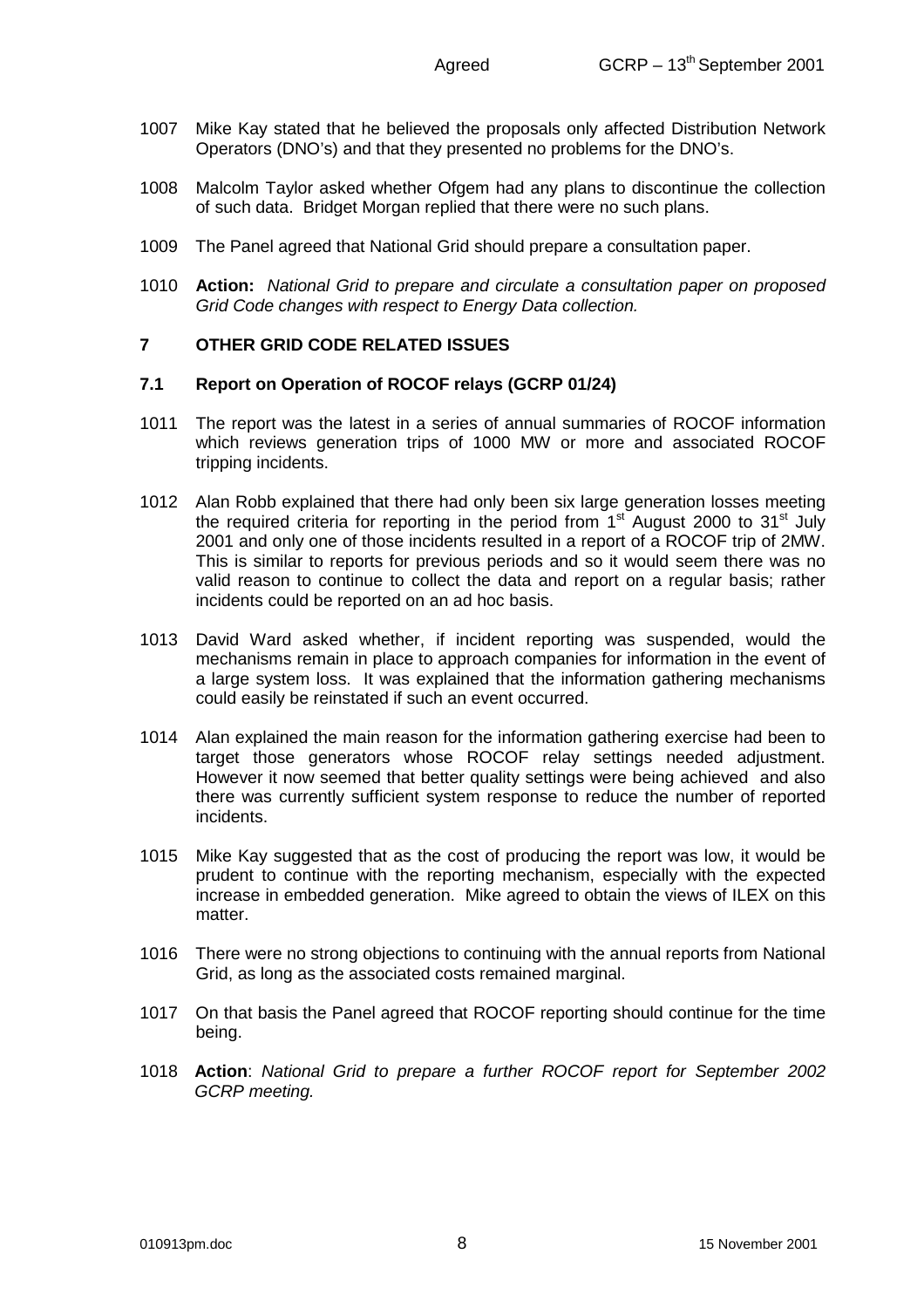#### **7.2 BSC/CUSC Modification Proposals having an impact on the Grid Code (GCRP 01/26)**

- 1019 Geoff Charter introduced the paper which proposes an approach to dealing with BSC or CUSC amendment proposals which may have an impact on the Grid Code.
- 1020 Since NETA Go-Live the number of BSC modification proposals has increased significantly. National Grid monitors these proposals in order to determine whether there would be associated Grid Code changes. If a BSC modification proposal has moved through the BSC Panel process there may be several options to consider and it may not be clear which option will be taken until a late stage in the process. However if the option taken has an impact on the Grid Code then it may be necessary to expedite a Grid Code change without waiting for the next GCRP meeting to discuss the proposed change. In which case it is proposed that the Grid Change proposals are discussed with GCRP members via e-mail. Hopefully there would be no issues arising and consultation could then be carried out in the usual manner. However if necessary a special GCRP meeting could be convened.
- 1021 It was also proposed that National Grid would provide a summary of BSC/CUSC proposals that may have an impact on the Grid Code. Such a summary would also provide an 'early warning' of any impact on the Grid Code.
- 1022 Chris Rowell stated that this was a growing problem and some BSC modification proposals may have an impact on the Grid Code which could require urgent attention. Although it was expected that BSC proposals would have a relatively low impact on the Grid Code, in the event that a proposal did have a significant Grid Code impact the BSC may have to refer to the GCRP or set an implementation date for the modification that would allow the GCRP time to consider the proposal. In that case the BSC Panel may have to obtain the approval of the Authority to defer implementation of the BSC modification in order for associated Grid Code changes to be considered.
- 1023 Mike Metcalfe pointed out that one issue was at what point does the GCRP start to meet more frequently. It was agreed that as there is the option of calling special meetings when necessary then there was no point, at this stage, in having more frequent meetings.
- 1024 The Panel agreed to the approach detailed in the paper for considering the impact on the Grid Code of BSC/CUSC changes. It was also agreed that National Grid should provide a summary of such changes at future GCRP meetings.
- 1025 **Action:** *A summary of BSC/CUSC modification proposals which may have an impact on the Grid Code to be included as a GCRP Agenda item.*
- 1026 Geoff then explained that there were currently two BSC proposals which may have an impact on the Grid Code, both related to OC2 data:
	- Release of data
	- How data is presented on the BMRS (Terminology issue)
- 1027 In addition the proposal to move to a 1 hour Gate Close period should not have an effect on the Grid Code on the face of things, but a more detailed analysis may reveal the need for a Grid Code change.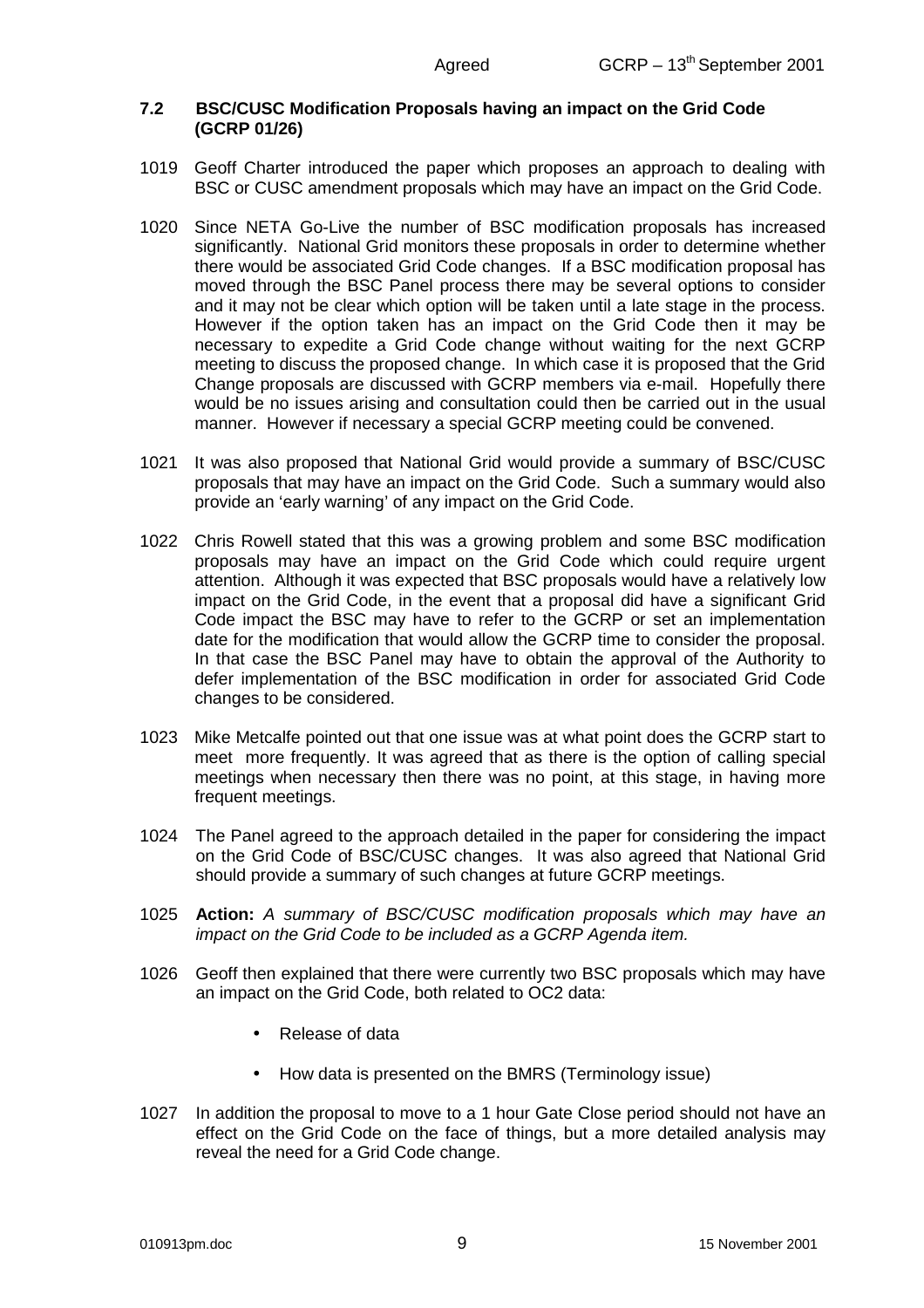1028 Geoff also pointed out that there was an intention to raise a modification to CUSC 6.5.1 related to the provision of data by Small and Medium Embedded Power Stations to National Grid. This is likely to require a Grid Code change.

## **7.3 Submission of Maximum Export Capacity (MEC) data (GCRP 01/27)**

- 1029 John Norbury presented the paper on behalf of GCRP members representing Generators >5GW. The paper was concerned with an apparent inconsistency between the Grid Code and the MCUSA/CUSC with respect to the provision of MEC data. John explained that the MCUSA/CUSC defines MEC as part of Registered Data whereas the Grid Code makes no reference to MEC. The paper proposed that the MCUSA/CUSC definition be replicated in the Grid Code and the Planning Code be amended to include the provision of MEC data.
- 1030 Geoff Charter agreed that the paper identified the need to resolve an inconsistency between the Grid Code and the CUSC. However before any proposed Grid Code changes were progressed National Grid would wish to consider the use of MEC in the CUSC to determine whether there would be an advantage in amending the CUSC in this area. National Grid would then report back to the November 2001 GCRP meeting.
- 1031 Malcolm Taylor asked if there was already a CUSC modification being prepared. It was explained that this paper had prompted the National Grid CUSC team to investigate the use of MEC in the CUSC but there was no actual CUSC modification proposal as yet. Any CUSC modification would probably still require a Grid Code change but this could differ from the change proposed by this paper. However if no CUSC modification is identified National Grid is willing to support a Grid Code change as proposed.
- 1032 **Action:** *National Grid to report to the November GCRP on possible CUSC modification proposals associated with MEC.*

## **8 ANY OTHER BUSINESS**

## **8.1 Meeting dates for 2001 (GCRP 01/25)**

1033 The paper proposed dates for four meetings in 2002. GCRP members were asked to note the dates and comment as necessary.

## Time Tagging of Dynamic Parameters

- 1034 John Norbury pointed out that at the February 2001 GCRP meeting National Grid had stated that six months of experience of operating under NETA would be required before a resolution to the issue of Time Tagging of Dynamic Parameters could be resolved. At the same meeting, National Grid had stated that twelve months of experience would be needed before the NTO/NTB restriction could be resolved. John asked what progress had been made with these issues.
- 1035 Alan Robb stated that National Grid was aware that this issue needed to be resolved and that it was included in the work programme for consideration along with other issues. However Alan agreed to report to the November GCRP on the current situation.
- 1036 **Action:** *National Grid to report to the November GCRP meeting on the position with Time Tagging of Dynamic Parameters and other issues.*